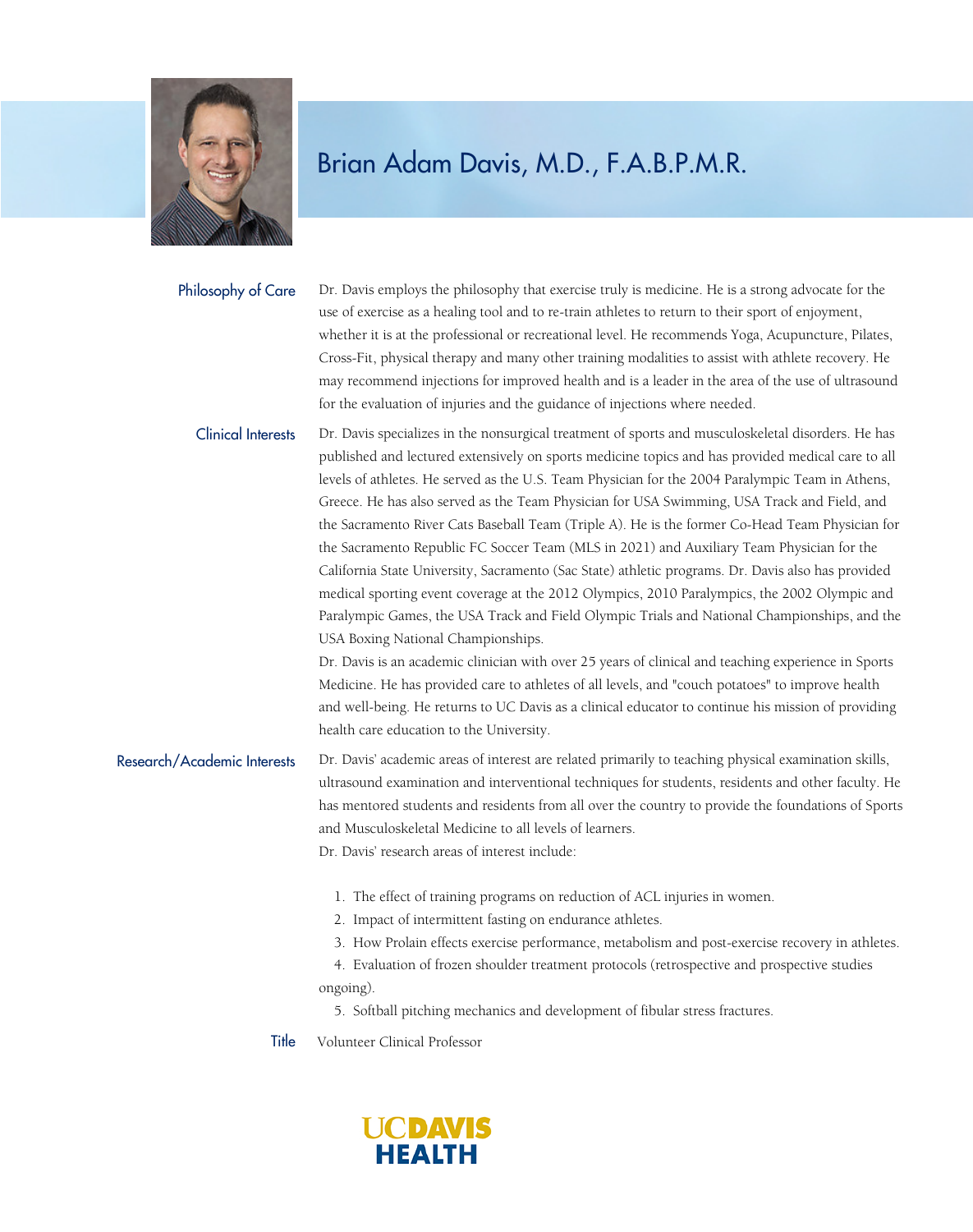

| Physical Medicine and Rehabilitation                                                                                                                                            |
|---------------------------------------------------------------------------------------------------------------------------------------------------------------------------------|
| Physical Medicine and Rehabilitation                                                                                                                                            |
| Physical Medicine and Rehabilitation                                                                                                                                            |
| <b>Sports Medicine Program</b>                                                                                                                                                  |
| Cannery Building, Sports Medicine, 3301 C St Suite 1600 Sacramento, CA 95816<br>Phone: 916-734-6805                                                                             |
| Clinic Phone: 916-734-6805<br>Clinic Fax: 916-734-6806                                                                                                                          |
| Physician Referrals: 800-4-UCDAVIS (800-482-3284)<br>M.D., Meharry Medical College, Nashville TN 1992<br>Med Tech, National Louis University, Evanston IL                       |
| B.S., Northern Illinois University, DeKalb IL 1986<br>Transitional Medicine, Hospital of the University of Pennsylvania/Presbyterian Medical Center,<br>Pittsburgh PA 1992-1993 |
| Physical Medicine and Rehabilitation, Rutgers New Jersey Medical School, Newark NJ 1993-1996                                                                                    |
| Sports Medicine/ Physical Medicine & Rehabilitation, Rutgers New Jersey Medical School, Newark<br>NJ 1996-1997                                                                  |
| American Board of Physical Medicine and Rehabilitation, 2017                                                                                                                    |
| American Board of Physical Medicine and Rehabilitation, Sports Medicine                                                                                                         |
| American College of Sports Medicine                                                                                                                                             |
| Best Physical Medicine and Rehabilitation Doctors, Sacramento Magazine November 2015, 2016,<br>2017, 2018, 2019                                                                 |
| Top Doctor, Castle Connoly, New York NY, 2017                                                                                                                                   |
| Volunteer of the Year, Sacramento Running Association, Sacramento CA, 2016                                                                                                      |
| Teacher of the Year, UC Davis Medical Center, Department of PM&R, Sacramento CA, 2001, 2015<br>Top MD, Consumers Checkbook, 2012                                                |
| Alumnus Award, Rutgers New Jersey Medical School (Formerly UMDNJ-NJMS), Department of                                                                                           |
| Physical Medicine and Rehabilitation, Newark NJ, 2011                                                                                                                           |
| SuperDoctors Sacramento, 2011                                                                                                                                                   |
|                                                                                                                                                                                 |

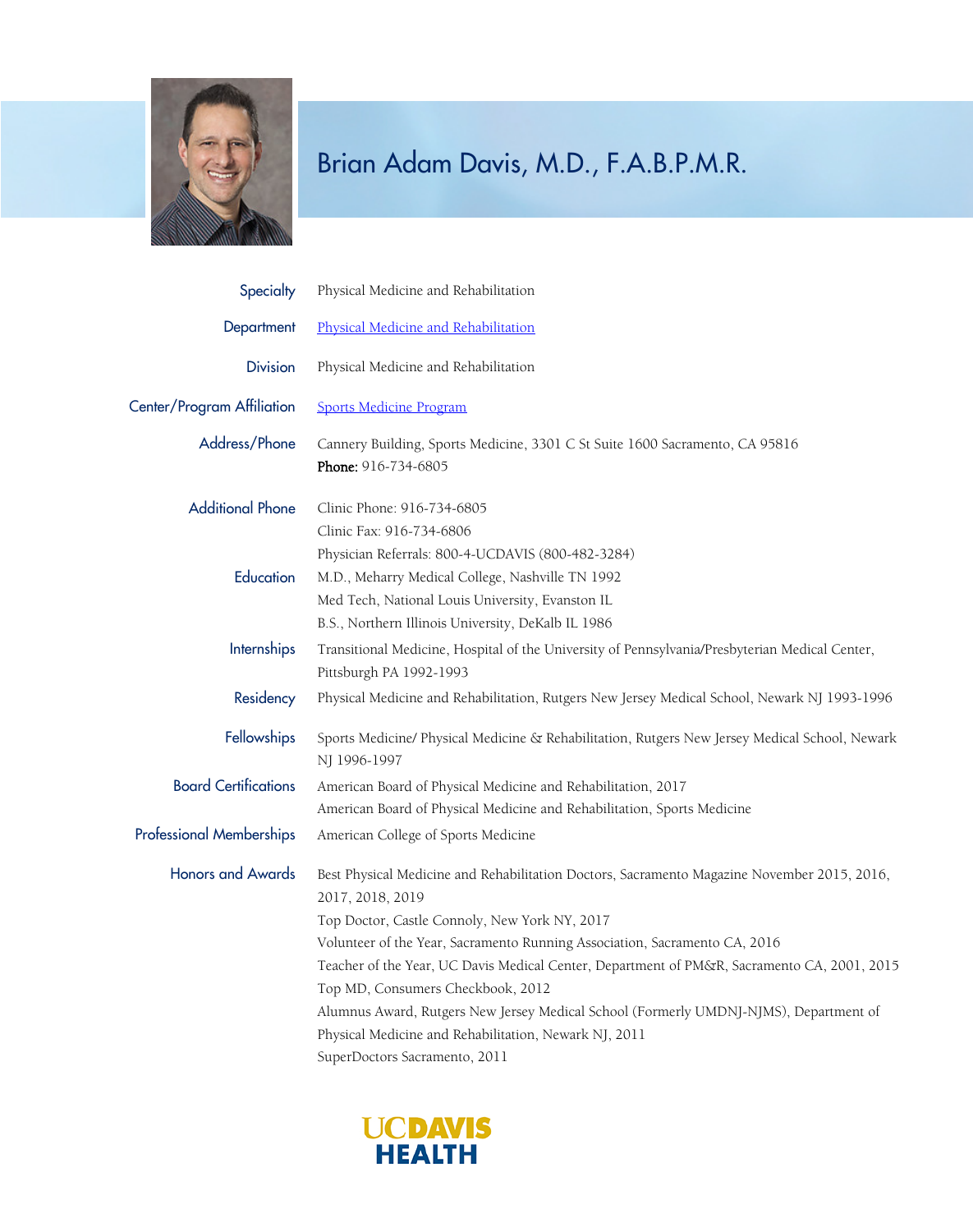

America's Top Physicians, Consumers' Research Council of America, Washington DC, 2006 Dr. Ray Wesson Physician of the Year, USA Boxing, Colorado Springs CO, 1999, 2004, 2005 Metropolitan Who's Who, Deer Park, NY, Metropolitan Professional Honor Society (Sacramento Representative), 2005

1000 Great Americans, International Biographical Centre, Oxford, England, 2004 Certificate of Recognition (for National Championship Event Coverage), USA Boxing, Colorado Springs CO, 2000, 2004

Physical Medicine and Rehabilitation - Education and Research Foundation (PM&R-ERF) New Investigator Award, American Academy of Physical Medicine and Rehabilitation, Chicago IL, 2001 Research Enrichment Program for Physiatrists Scholarship, Missouri Arthritis Rehabilitation Research and Training Center/ University of Missouri-Columbia, Columbia MO, 2000, 2001 National Registry of Who's Who inducted, 2000

Physical Medicine & Rehabilitation - Education and Research Foundation (PM&R-ERF) Best Scientific Research Paper Award, American Academy of Physical Medicine and Rehabilitation, Chicago IL, 1999

Plaque of Recognition, City Center Boxing Club, Salt Lake City UT, 1999

American Medical Association (Chicago, IL)/ Glaxo Wellcome Leadership Award, 1997

Best Research/Presentation, New Jersey Society of PM&R Annual Research Award - March 23, 1996

Best Research/Presentation, University of Medicine and Dentistry New Jersey Medical School, Newark, NJ, Department of PM&R Resident Research Award - June 14, 1995

Department of Infectious Disease Certificate of Recognition, Presbyterian Medical Center,

Philadelphia PA (for contributions to the Department of Infectious Disease), 1992, 1993 Honors Graduate, Meharry Medical College, 1992

Cap and Gown Award (academic achievement as a graduating medical student), Meharry Medical College, 1992

Merck Manual Award (academic achievement as a graduating medical student), Meharry Medical College, 1992

Dean's List - all semesters, Meharry Medical College

AT&T Scholarship, Meharry Medical College, 1988, 1989, 1990, 1991, 1992

Certificate of Recognition (for coordination and leadership of Hypertension and Nutrition

Screening for the Poor and Medically Underserved), Phi Delta Kappa, Nashville TN, 1990, 1991, 1992

Junior Inductee, Alpha Omega Alpha Medical Honor Society, Meharry Medical Center, 1991 High Achievement Award in Pharmacology (academic achievement), Meharry Medical College,

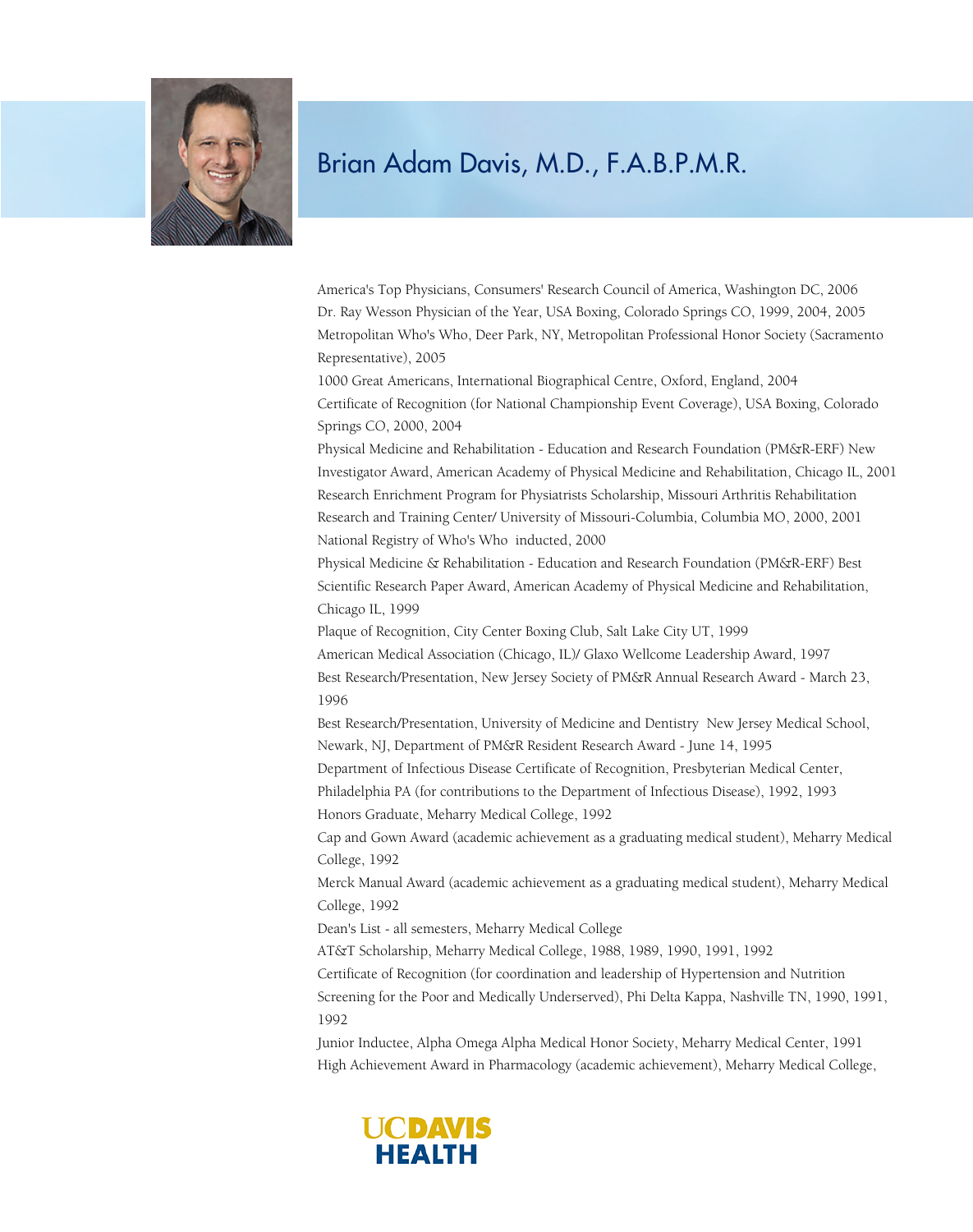

#### 1990

|                                   | Scholarship Award (academic achievement and leadership among medical students nationwide),                                                                                                                   |
|-----------------------------------|--------------------------------------------------------------------------------------------------------------------------------------------------------------------------------------------------------------|
|                                   | Michael Dalton, San Antonio TX, 1990                                                                                                                                                                         |
|                                   | Guerney D. Holloway Prize in Clinical Pathology (academic achievement), Meharry Medical<br>College, 1990                                                                                                     |
|                                   | Philip A. Nicholas Scholarship Award (academic achievement), Meharry Medical College, 1989<br>Plaque of Recognition (for contributions to Circadian Neurology Research Program), School of                   |
|                                   | Aerospace Medicine/United States Air Force, San Antonio TX, 1989                                                                                                                                             |
|                                   | Magna Cum Laude, Northern Illinois University                                                                                                                                                                |
|                                   | Dean's List - Six of Seven semesters, Northern Illinois University                                                                                                                                           |
|                                   | Golden Key National Honor Society, Northern Illinois University, 1986                                                                                                                                        |
|                                   | Jimmy Hammerstein Scholarship Award (academic achievement and leadership in Sigma Alpha Mu<br>Fraternity, Gamma Lambda chapter), 1986                                                                        |
|                                   | Highest G.P.A. Award, Sigma Alpha Mu, Gamma Lambda chapter, Northern Illinois University,<br>1985, 1986                                                                                                      |
|                                   | Northern Illinois University Greek Council Alpha Award (superior academic achievement), Fall<br>1985, Spring 1986, Fall, 1986                                                                                |
|                                   | Warner and Laura Kayes Pomerene Scholarship (academic achievement), Northern Illinois<br>University, 1984, 1985, 1986                                                                                        |
| <b>Select Recent Publications</b> | Davis BA. In: Heckert K, Ankam N, Miller A, Speciale A, Davis B (eds.), Three minute<br>musculoskeletal and peripheral nerve exam, 2nd edition. Demos Vermande Publishers, New York<br>2021.                 |
|                                   | Cullen MFL, Casazza GA, Davis BA. Passive recovery strategies to enhance and sustain athletic<br>performance: a literature review of the current evidence. Curr Sports Med Rep. Accepted for<br>Publication. |
|                                   | Warrick A, Davis BA. Neurogenic thoracic outlet syndrome in athletes: non-surgical treatment<br>options. Curr Sports Med Rep. Accepted for Publication.                                                      |

Neph A, Davis BA. Capsular Distention/HVUG! For Frozen Shoulder. Williams et al (eds.). Interventional Orthopedics, Elsevier Publishers. Accepted for Publication.